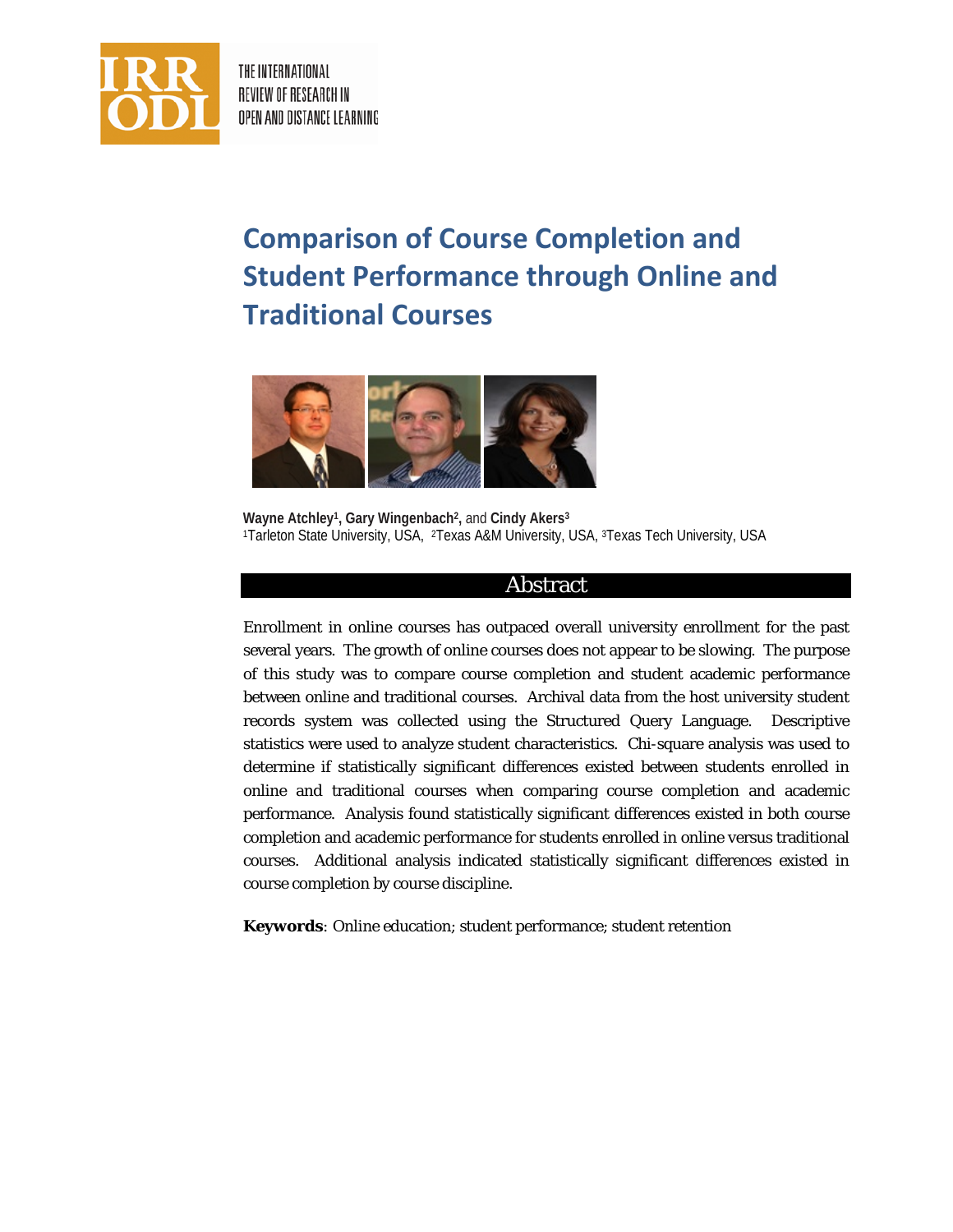#### Introduction

In the fall of 2007, more than 17.9 million students were enrolled in degree-granting, postsecondary institutions. Of those students, more than 3.9 million were enrolled in one or more online courses. Online enrollments represented 21.9% of total enrollments. From fall 2002 to fall 2007, online enrollments grew at a compound annual growth rate of 19.7% from 1.6 million to more than 3.9 million (Allen & Seaman, 2008). With the growth of online course enrollments, questions have been asked about course completion and student performance in online courses compared to traditional, face-toface courses.

Russel (2001) compiled an annotated bibliography of 355 research reports that examined differences in student outcomes between online and traditional courses. The majority of research revealed no statistically significant difference in student outcomes based on delivery mode. However, recent research on course completion and performance has been inconsistent. Brady (2001), Carr (2000), and Simpson (2003) found that course completion was generally lower in online courses when compared to traditional courses. Roach (2002) found that some institutions reported equal or higher course completion rates in online courses when compared to traditional courses. The problem this research will address is that further evidence is needed regarding student success measures in online instruction as opposed to classroom delivery.

Growth in online course enrollments is clear and many researchers agree that the future of higher education is tied to some form of online course delivery (Berger & Lyon, 2005; Harasim, 2000; Palloff & Pratt, 2003). Are course completion rates significantly different between online and traditional courses? Is a student's academic performance independent of the course delivery method? These questions are important to administrators tasked with maintaining the competitive and economic future of their respective universities and are the focus of this research.

## Formula Funding

Texas public universities receive flexible, discretionary state funds based primarily on the formula funding calculation under the direction of the Texas Higher Education Coordinating Board (THECB). Of all the funds appropriated directly to Texas public universities, more than 62% comes from formula funding. The primary source of formula funding is generated by the instruction and operations formula. This formula is based on semester credit hours applied to a cost matrix identifying weights based on level of instruction (lower division, upper division, master, doctoral, or professional) and discipline (liberal arts, science, fine arts, etc.). The other formulas, Teaching Experience, Small Institution Supplement, and Infrastructure, also include semester credit hours, but total less than 25% of formula funding for most universities (THECB, 2008). Current formula funding is based on the  $12<sup>th</sup>$  day of class enrollments and does not take into account students who drop courses during the semester.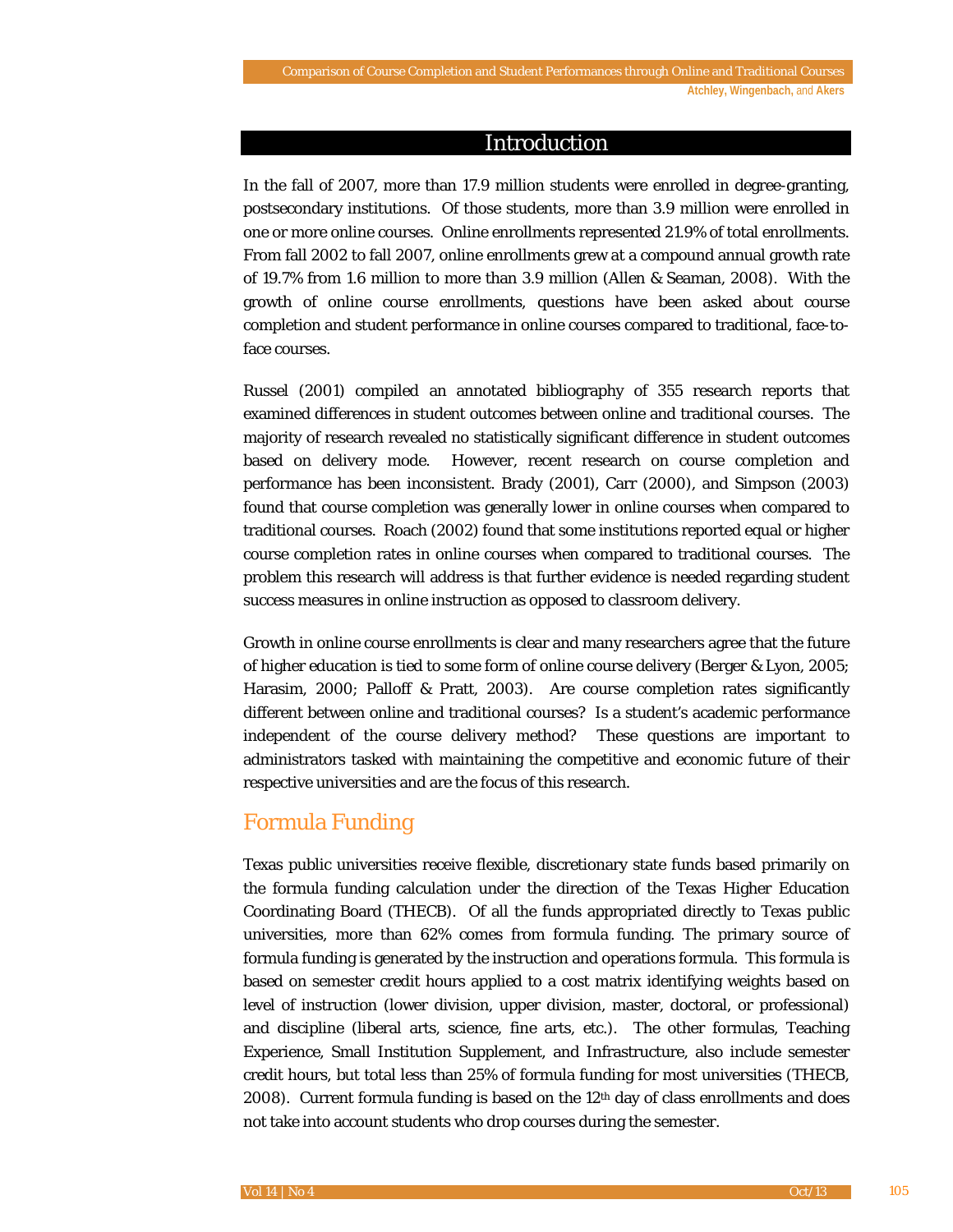In the state of Texas, course completion rates have become important with regards to funding. The THECB recommended a shift in formula funding for the 2010-2011 biennium. The proposal would change the funding formula from using attempted to completed semester credit hours (THECB, 2008). With the continued growth of online education and the proposed shift in funding, course completion rates in online courses became increasingly important to administrators at Texas public universities.

Another State of Texas rule for public university funding related to the number of times a student can repeat a course, commonly referred to as the "Three-Peat" rule (Texas Administrative Code [TAC], Title 19, Part 1, Rule 13.105, 2005). This rule has an impact on the student and university. The three-peat rule states that "Institutions shall not submit for formula funding any hours for a course that is the same or substantially similar to a course that the student previously attempted for two or more times at the same institution" ([TAC], Title 19, Part 1, Rule 13.105, 2005). In order for the university to compensate for the loss of funding, the student can be charged full out-of-state tuition cost for any course impacted by the three-peat rule. The three-peat rule increased the importance of student academic performance to avoid potential loss of state funding for the course and possible increased financial burden on the student.

## Course Completion

Research on course completion rates between online and traditional course delivery has been mixed (Carr, 2000). Several studies showed differences existed in course completion rates between online courses and traditional, face-to-face courses (McLaren, 2004; Paden, 2006; Roach, 2002). Waschull (2001) found that online course completion rates were not significantly different from traditional course completion rates. Nelson (2006) compared course completion rates between online and traditional courses at Delaware Technical and Community College, Terry Campus. Her research found statistically significant differences in the course completion rates between online and traditional courses. Additional analysis showed that more students (23%) withdrew from the online courses compared to the withdrawal rate in traditional courses (18.4%).

Carr (2000) noted that some universities reported drop-out rates as high as 80% in online courses, but argued that course completion rates should not be compared across universities since universities report course completion rates differently. Some universities included students who dropped during the add/drop period while other universities did not report those instances. Without having a standard rule, a comparison across universities might not produce accurate results. Regardless of the ability to compare across universities, research into course completion rates is useful to university administrators tasked with determining class size and number of sections as well as those administrators responsible for assessing student learning outcomes for internal and external agencies (McLaren, 2004).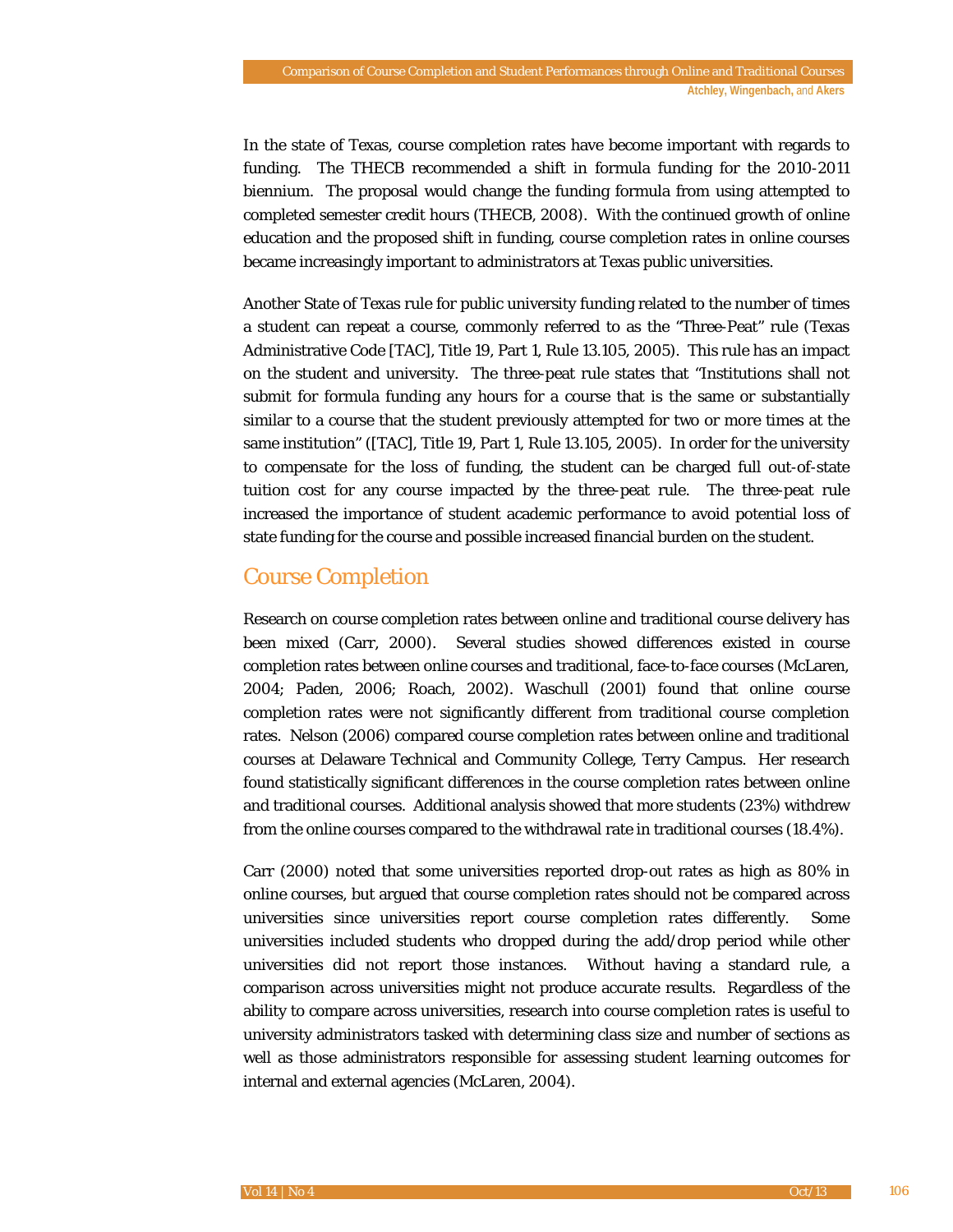# Student Performance

Russell (2001) explored 355 research reports comparing student outcomes between different course delivery modes. The majority of the research indicated no statistically significant differences existed in student outcomes based on delivery mode. Clark (1994) stated that it was the teaching methods and not the delivery medium used that influenced learning. In all cases, Clark argued that the selection of course delivery mode should be an economic decision (1994).

Much research exists supporting Russell's (2001) work (Clark, 1994; Gagne & Shepherd, 2001; McLaren, 2004). However, several studies have found statistically significant differences in student outcomes based on delivery type (Faux & Black-Hughes, 2000; Paden, 2006; Shoenfeld-Tacher, McConnel, & Graham, 2001). Paden found a statistically significant difference in student performance between online and traditional courses. Faux and Black-Hughes conducted research into student performance between different delivery modes of a social work course and found that a statistically significant difference existed between post-test scores by delivery mode. Additional analysis indicated that students in the online section did not perform as well as students in the traditional section.

# Course Completion by Discipline

Several researchers found that certain disciplines were not suited for an online setting (Carnevale, 2003; Nelson, 2006; Noble, 2004; Paden, 2006; Smith, Heindel, & Torres-Ayala, 2008). Lab science, health care (Carnevale, 2003), and mathematics (Smith et al., 2008) courses have all been identified as course disciplines that are not well-suited for online course delivery. Terry (2001) suggested that courses such as accounting, economics, computer information systems, marketing, and management were potentially more conducive to online course delivery.

Smith et al. (2008) compared attrition rates between mathematics-related courses and non mathematics-related courses and found higher attrition rates in the mathematicsrelated courses. Attrition in traditional mathematics-related courses was the same as the drop-out rates in non mathematics-related courses. The researchers suggested that "for online students, mathematics is not working as well as other disciplines online, and further, students' difficulties with mathematics relative to other disciplines are not as great as in the face-to-face modality" (p. 152).

Online course delivery has been a growing area in higher education (Allen & Seaman, 2008). As universities continue to transition courses to online delivery, it is important to understand the impact on student performance and retention. Is student performance in online courses comparable to performance in traditional courses? Are there differences in course completion in online courses when compared to traditional courses? Are some disciplines more appropriate for online delivery?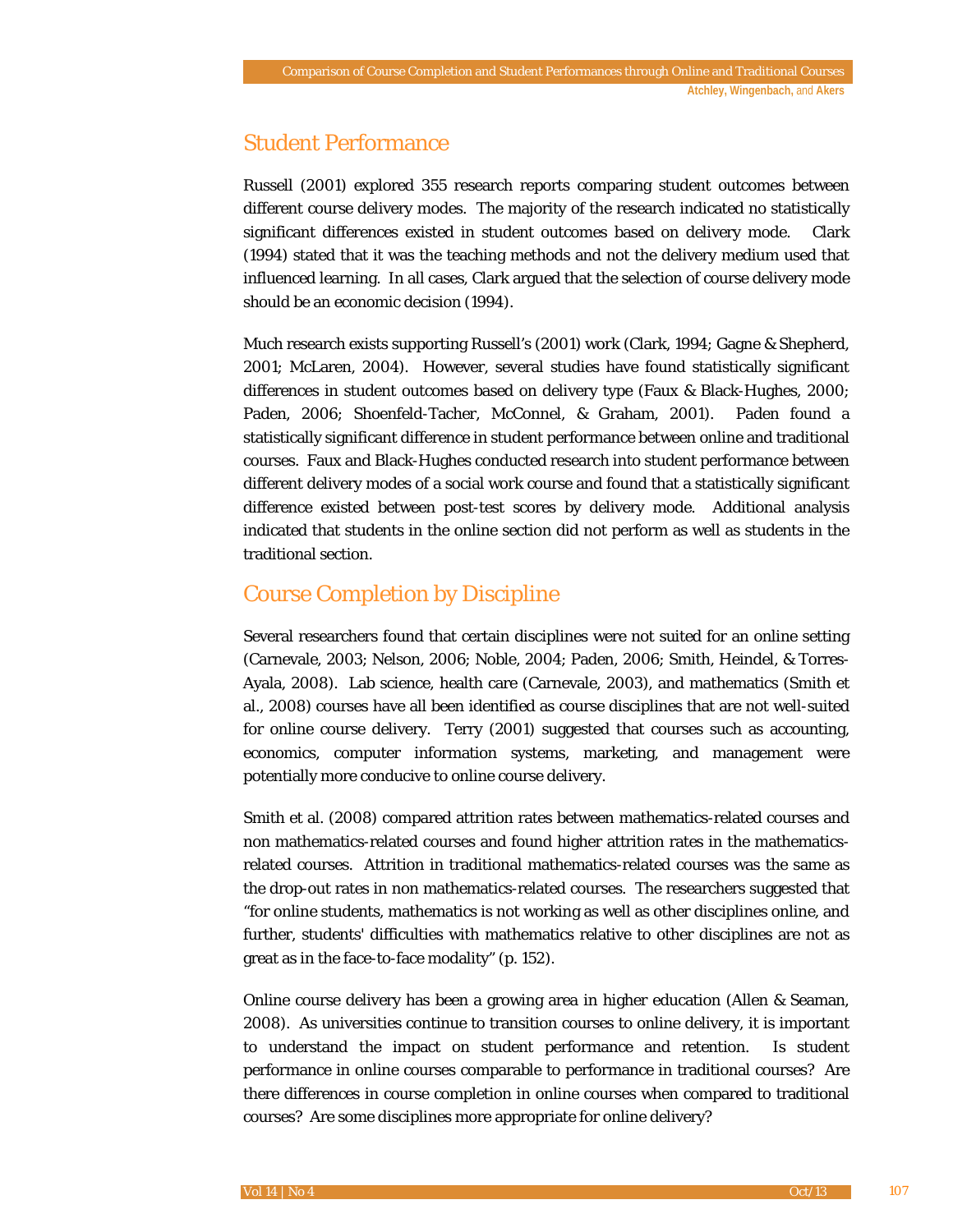# Purpose and Objectives

The purpose of the study was to compare course completion rates and student performance between online and traditional courses. The following research objectives were used to guide the study:

- 1. Determine if there was a statistically significant difference in the performance of students enrolled in online courses compared to students enrolled in traditional courses.
- 2. Determine if there was a statistically significant difference in the retention of students enrolled in online courses compared to students enrolled in traditional courses.
- 3. Determine if there was a statistically significant difference in the retention of students enrolled in online courses by course discipline.

## Methodology

This study had a causal-comparative research design, using archival data for students enrolled at a small, regional, public, comprehensive university located in the southwest United States. Archival data was used to compare both course completion and student academic performance (measured by final course grade) between groups of students in online and traditional courses. This same approach was used to compare course completion of students enrolled in online courses by course discipline.

Causal-comparative designs do not allow for explicit finding of causation (Fraenkel & Wallen, 2006), but do strongly suggest whether mode of instruction had a direct impact on student retention. Additionally, since causal-comparative design takes place after data were collected and without any manipulation or intervention, it allowed for the exploration of naturally occurring relationships between groups.

The population  $(N = 319,153)$  for this research was student course experiences for students enrolled in all 16-week courses taught between fall 2004 and spring 2009. Summer semesters were excluded as they are not comparable in structure or design to a fall or spring course (Nelson, 2006). Online courses as defined by Allen and Seaman (2008) were those courses "in which at least 80 percent of the course content is delivered online" (p. 4). For the purpose of this research, online courses were defined as those courses designated in the target university's student records system with an online building designation. Traditional courses were defined by Allen and Seaman (2008) as courses "with no online technology used – content is delivered in writing or orally" (p. 4). For the purpose of this research, traditional courses were defined as those courses designated in the student records system with a building code other than online and with an instruction code of "lecture."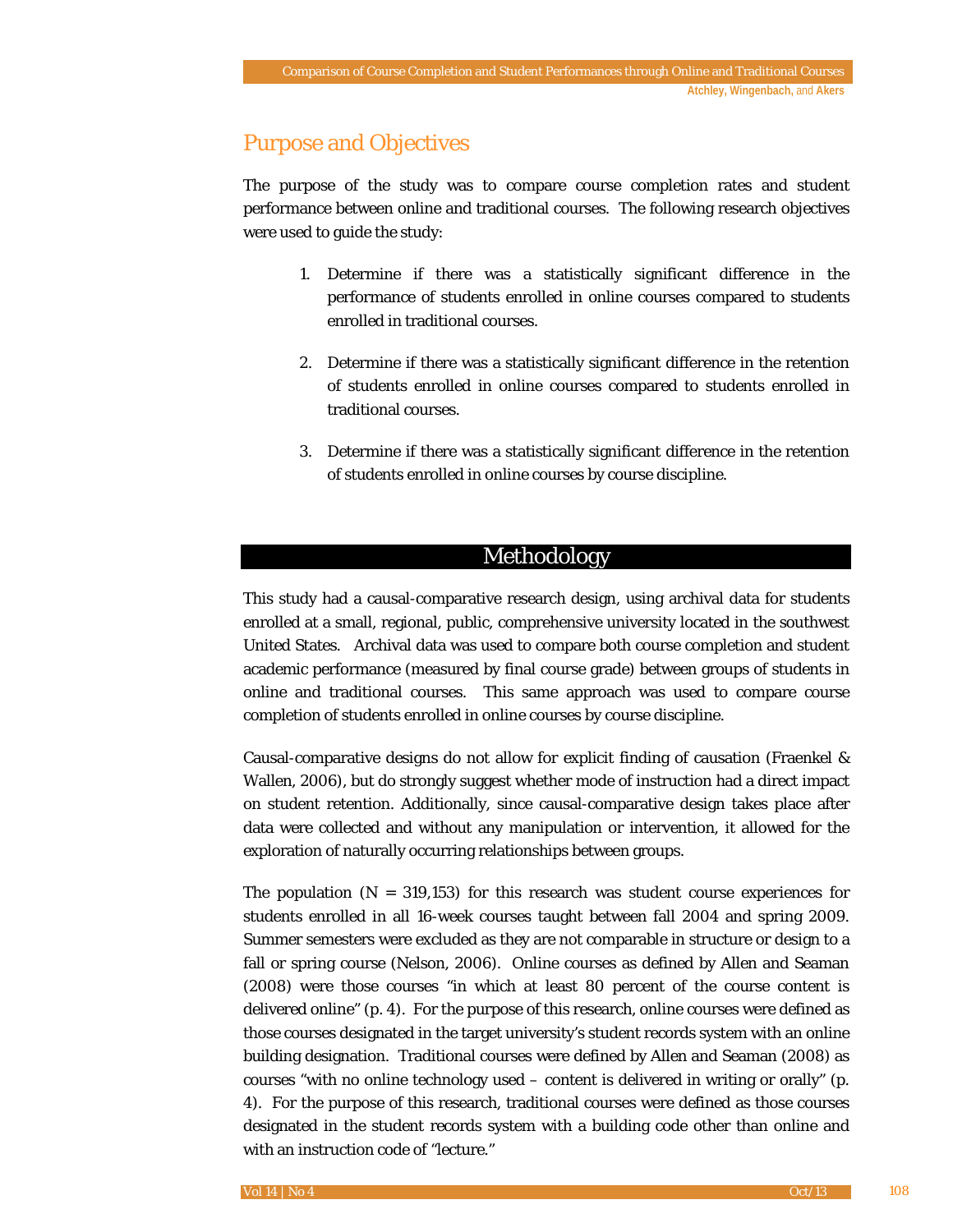For objective one, a purposive sample was selected that consisted of all student course experiences for students who were enrolled in and completed courses taught in both an online and traditional lecture format by the same professor during the same semester and year (*n =* 5,477). The total number of distinct students enrolled in the courses from the sample was 4,120.

For objective two, a purposive sample was selected that consisted of all student course experiences for students enrolled in courses taught in both an online and traditional lecture format by the same professor during the same semester and year (*n =* 5,778). The total number of distinct students enrolled in the courses from the sample was 4,307.

For objective three, the sample included all student course experiences for students enrolled in online courses taught consistently during each of the 16-week semesters between fall 2004 and spring 2009 ( $n = 8,445$ ). Of the 41 subject areas with courses delivered between fall 2004 and spring 2009, only 14 subject areas were delivered during each of the semesters between fall 2004 and spring 2009. The total number of distinct students enrolled in courses from the sample was 3,932.

Data for the research objectives were extracted from the student records system using the Oracle Structured Query Language (SQL). For objectives one and two, all courses taught during full 16-week semesters were identified and extracted into a temporary table. Using the temporary table as the research sample, a SQL statement was written to find all courses with both online and traditional sections taught by the same professor during the same semester and year. With the sample courses identified, course delivery mode, registration status, and final grade were extracted for all students enrolled in the sample courses. No student identifying information was included in the data extraction.

For objective one, a comparison of student academic performance, all students with a registration status code other than dropped or withdrawn were included in the sample. This objective was intended to measure academic performance, only students who completed the course were included. Student academic performance was measured by the final course grade.

For objective two, a comparison of course completion, all students enrolled in the sample courses were used. Students with a grade code of A, B, C, D, or F and registration status other than dropped or withdrawn were flagged as retained and all others were flagged as not retained.

For objective three, a comparison of online course completion by course discipline, data extracted included registration status, final grade, and course subject for all students enrolled in all online courses identified in the initial base course table. Course discipline was defined as the subject area a course was associated with for a particular college and department. Subject areas were designated by a four character abbreviation and assigned to all courses listed in the host institution's course catalog.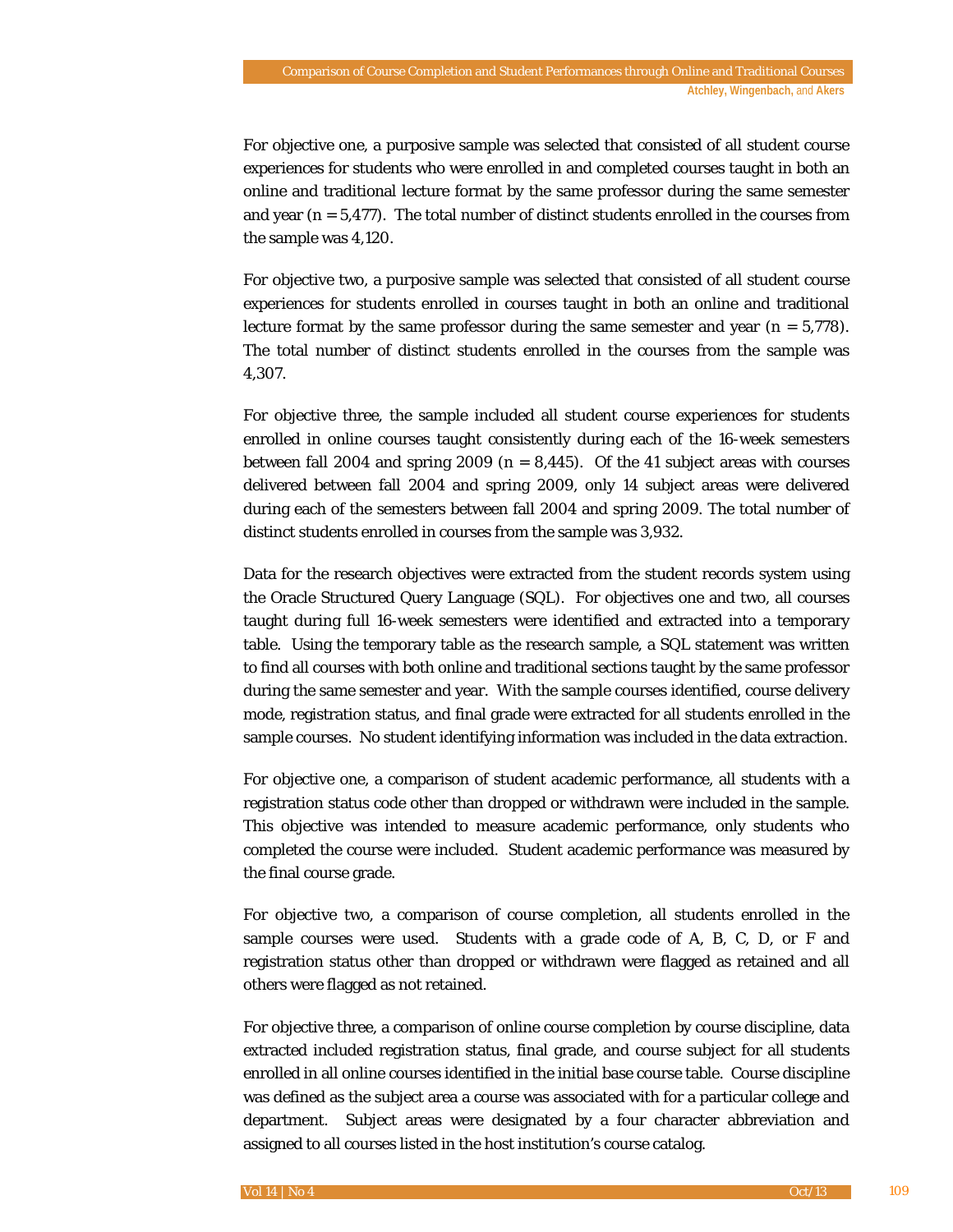Pearson's chi-square test was used to determine if statistically significant differences existed in retention or performance by mode of instruction. "Chi-square is the inferential technique used to determine statistical significance of a relationship" (Wallen & Fraenkel, 2001, p. 530). An alpha level of .05 was set a priori to determine if an association existed between the independent variable – delivery mode – and the dependent variables retention and performance. For objective three, a chi-square test was calculated on all students enrolled in online courses to determine if there was a statistically significant difference in the expected and observed retention by course discipline.

## Results

Objective one was to determine if a statistically significant difference existed in academic performance of students enrolled in online courses compared to students enrolled in traditional courses. A chi-square analysis was performed in SPSS to determine if there was a statistically significant difference in student performance between students enrolled in online courses and students enrolled in traditional courses. Students enrolled in online courses had the highest percentage of As at 34.6% compared to students enrolled in traditional courses at 31.3%. Table 1 displays the grade distribution by course delivery modality. The difference in performance was statistically significant,  $\chi^2(4, N = 5,477) = 27.383$ ,  $p < .05$  (see Table 1).

Table 1

*Contingency Table for Students' Academic Performance (N = 5,744)*

| Modality           | A     | B     | C     | D    | F     | Total |
|--------------------|-------|-------|-------|------|-------|-------|
|                    | (%)   | (%)   | (%)   | (%)  | (%)   |       |
| Online             | 631   | 562   | 296   | 141  | 195   | 1,825 |
|                    | 34.6% | 30.8% | 16.2% | 7.7% | 10.7% |       |
| <b>Traditional</b> | 1,142 | 1,180 | 762   | 270  | 298   | 3,652 |
|                    | 31.3% | 32.3% | 20.9% | 7.4% | 8.2%  |       |
| Total              | 1,773 | 1.742 | 1,058 | 411  | 493   | 5.477 |
|                    | 32.4% | 31.8% | 19.3% | 7.5% | 9.0%  |       |

*Note.*  $\chi^2 = 27.383$ , critical value = 9.49, d.f. = 4

Objective two was to determine if there was a statistically significant difference in the retention of students enrolled in online courses compared to students enrolled in traditional courses. A chi-square analysis was performed in SPSS to determine if there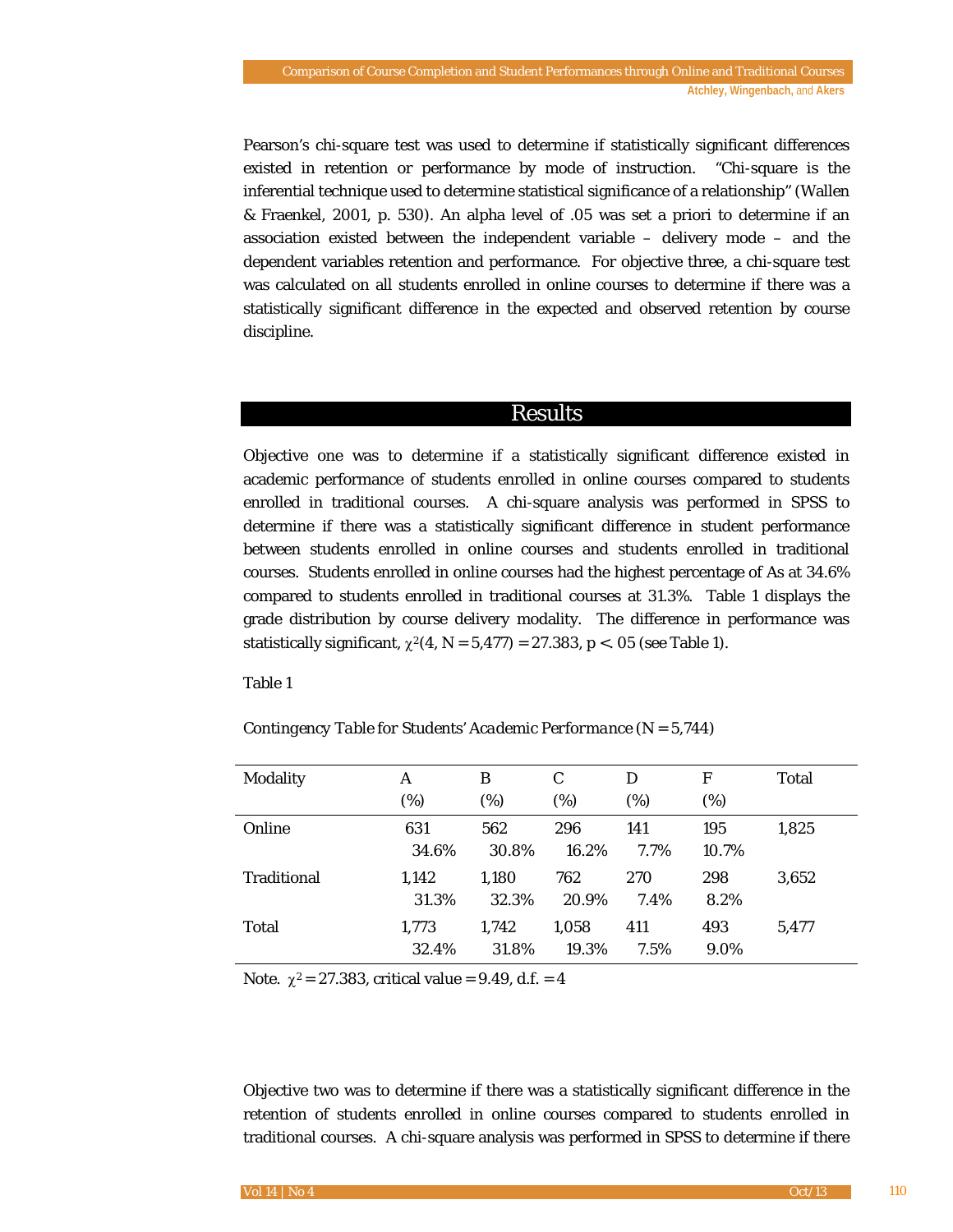was a statistically significant difference in course completion between students enrolled in online courses and students enrolled in traditional courses. Students enrolled in online courses had the lowest course completion rates at 93.3% compared to students enrolled in traditional courses at 95.6%. Table 2 displays the course completion distribution by course delivery modality. The difference in retention was statistically significant,  $\chi^2(1, N = 5,778) = 14.132$ ,  $p < .05$  (see Table 2).

Table 2

| Modality           | Retained<br>$(\%)$ | Not retained<br>$(\%)$ | <b>Total</b> |  |
|--------------------|--------------------|------------------------|--------------|--|
| Online             | 1,825<br>93.3%     | 132<br>6.7%            | 1,957        |  |
| <b>Traditional</b> | 3,652<br>95.6%     | 169<br>4.4%            | 3,821        |  |
| <b>Totals</b>      | 5,477<br>94.8%     | 301<br>5.2%            | 5,778        |  |

#### *Contingency Table for Course Completion Rates (N = 5,778)*

*Note.*  $\chi^2 = 14.132$ , critical value = 5.99, d.f. = 2

Objective three was to determine if there was a statistically significant difference in the retention of students enrolled in online courses by course discipline. A chi-square analysis was performed in SPSS to determine if there was a statistically significant difference in students' course completion by course discipline. The 14 different disciplines included in the chi-square analysis were accounting, agricultural education, computer information systems, English, finance, general business, health, human resource management, management, marketing, physical education, psychology, reading, and special education. Finance had the lowest course completion rate at 82.2% compared to reading with the highest retention rate at 98.2%. The difference in retention by course discipline was statistically significant,  $\chi^2$  (13,  $N = 8,445$ ) = 96.974, *p* < .05 (see Table 3).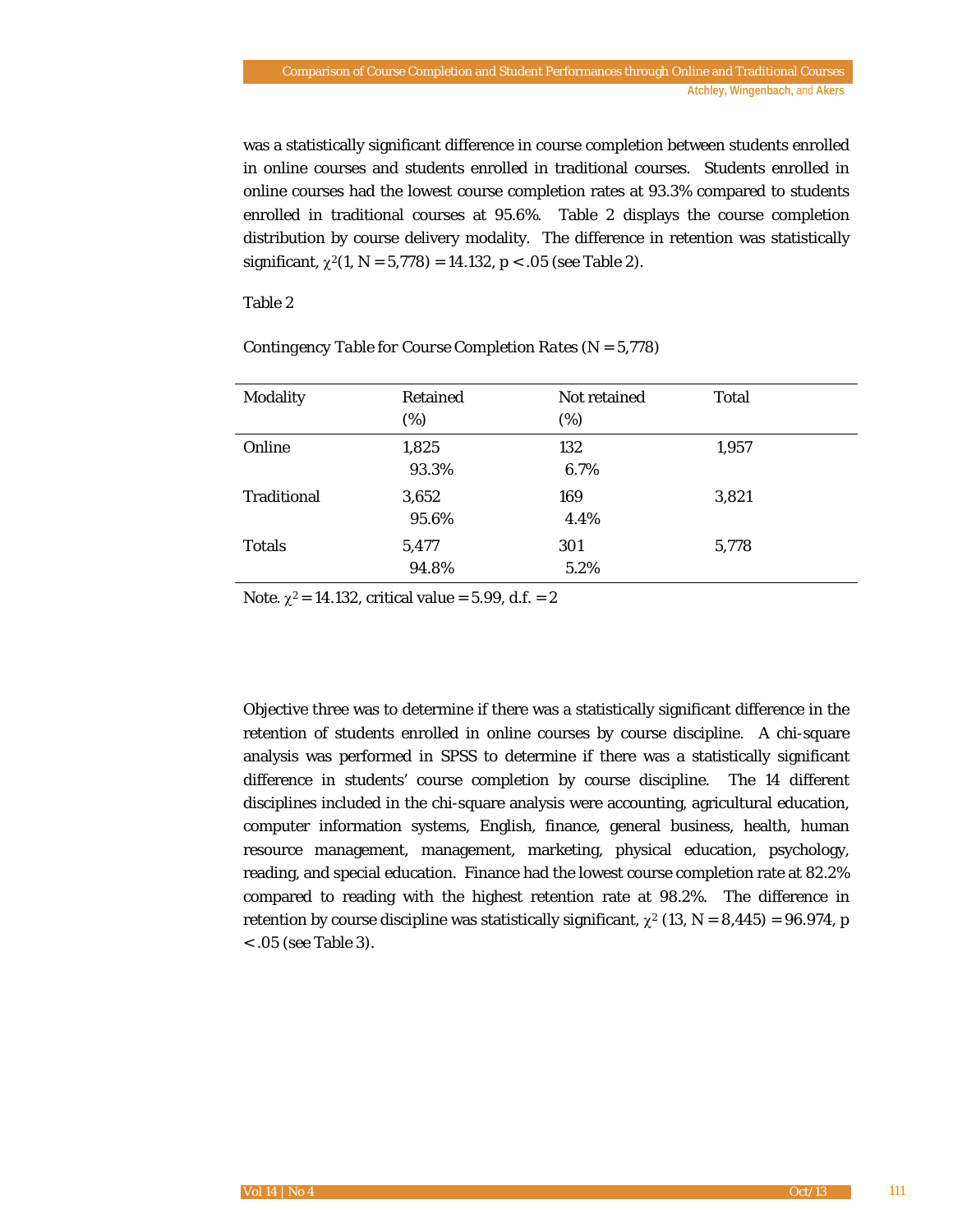#### Table 3

| Modality                            | Retained | Not retained | % Retained | Total |
|-------------------------------------|----------|--------------|------------|-------|
| <b>Computer information systems</b> | 1,311    | 118          | 91.7       | 1,429 |
| <b>General business</b>             | 1,187    | 88           | 93.1       | 1,275 |
| Management                          | 1,000    | 81           | 92.5       | 1,081 |
| Psychology                          | 924      | 93           | 90.9       | 1,017 |
| English                             | 654      | 63           | 91.2       | 717   |
| Physical education                  | 450      | 23           | 95.1       | 473   |
| <b>Marketing</b>                    | 417      | 33           | 92.7       | 450   |
| <b>Special education</b>            | 386      | 16           | 96.0       | 402   |
| Health                              | 339      | 11           | 96.9       | 350   |
| Human resource management           | 278      | 40           | 87.4       | 318   |
| <b>Finance</b>                      | 245      | 53           | 82.2       | 298   |
| <b>Agricultural education</b>       | 271      | 22           | 92.5       | 293   |
| <b>Accounting</b>                   | 151      | 24           | 86.3       | 175   |
| Reading                             | 164      | 3            | 98.2       | 167   |
| <b>Totals</b>                       | 7,777    | 668          | 92.1       | 8,445 |

*Contingency Table for Course Completion by Course Discipline (N = 8,445)*

*Note.*  $\chi^2 = 96.974$ , critical value = 22.36, d.f. = 13

# Conclusions and Recommendations

The growth rate of student enrollments in online courses is outpacing the growth rate of the total higher education student population (Allen & Seaman, 2008). Research on the course completion rates in online education is mixed. Some research has found course completion in online courses was as good as or better than in traditional courses (Roach, 2002). Other researchers have found that traditional courses have higher course completion rates when compared to online equivalents (Brady, 2001; Carr, 2000; Simpson, 2003).

Course completion and student performance has financial impacts on students as well as the university. The THECB (2008) proposed a shift in formula funding from attempted to completed semester credit hours. If retention and completion in online courses is lower than the traditional classroom setting, the host university could potentially lose a portion of state funding. Understanding where retention in online courses is a problem will allow the host university to take corrective action in order to increase retention and student success in online courses. Additionally, the Texas Administrative Code dictates that a university "shall not submit for formula funding any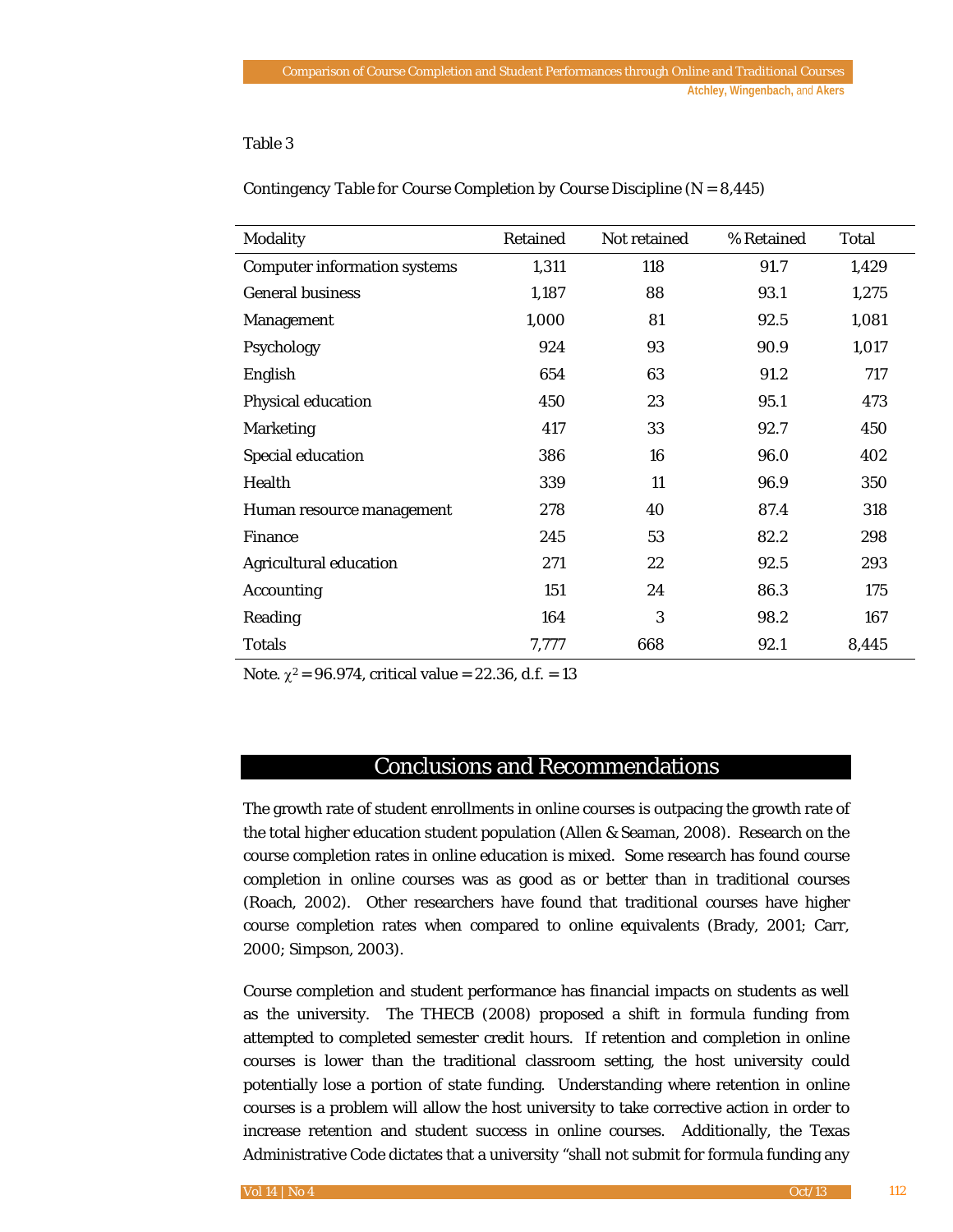hours for a course that is the same or substantially similar to a course that the student previously attempted for two or more times at the same institution" ([TAC], Title 19, Part 1, Rule 13.105, 2005). To compensate for the loss of state funding, the university could charge tuition up to the out-of-state tuition rates for the course.

Objective one sought to determine if statistically significant differences existed in student performance between online and traditional courses. A chi-square analysis on the dataset indicated that a statistically significant difference did exist in the student performance between online and traditional courses. This finding supports previous research on student performance in online courses (Faux & Black-Hughes, 2000; Paden, 2006; Shoenfeld-Tacher, McConnel, & Graham, 2001). Additional observation of the grade frequencies found a higher percentage of As, Ds, and Fs in online courses, while traditional courses had a higher percentage of Bs and Cs. Shoenfeld-Tacher et al. found student academic performance as measured by a post-test in an online science course was significantly different and superior to student performance in the traditional course section. Paden found that student academic performance in an introductory math course was significantly different between online and traditional delivery. Contrary to what Shoenfeld-Tacher et al. found, Paden noted academic performance of students enrolled in the traditional section of the introductory math course was superior to students enrolled in the online section.

With regard to objective two, statistically significant differences did exist in course completion rates between online and traditional course delivery. This finding supports research conducted by McLaren (2004), Paden (2006), and Roach (2002) who found differences in course completion rates between online and traditional courses. Additional analysis indicated that students enrolled in online courses had a lower course completion rate (93.3%) than students enrolled in traditional courses (95.6%). This supports research by Paden who found that traditional course delivery had a higher retention rate compared to online delivery for students enrolled in an introductory math course. Nelson (2006) found statistically significant differences in student retention rates between online and traditional course delivery.

With regard to objective three, statistically significant differences existed in course completion rates by course discipline. Additional observations supported previous research that suggested some disciplines may not be well-suited to online delivery (Carnevale, 2003; Nelson, 2006; Noble, 2004; Paden, 2006; Smith, Heindel, & Torres-Ayala, 2008). Course completion varied by discipline with reading having the highest rate at 98.2% and finance with the lowest at 82.2%. Nelson examined course completion rates for nine disciplines and found that no statistically significant differences existed for seven of the disciplines. However, statistically significant differences did exist in criminal justice and psychology and Nelson suggested that these course disciplines might not be conducive to online delivery. Smith et al. (2008) compared online and traditional course completion rates in mathematics courses and found lower retention rates in online mathematics courses. The researchers suggested that mathematics might not be appropriate for online delivery.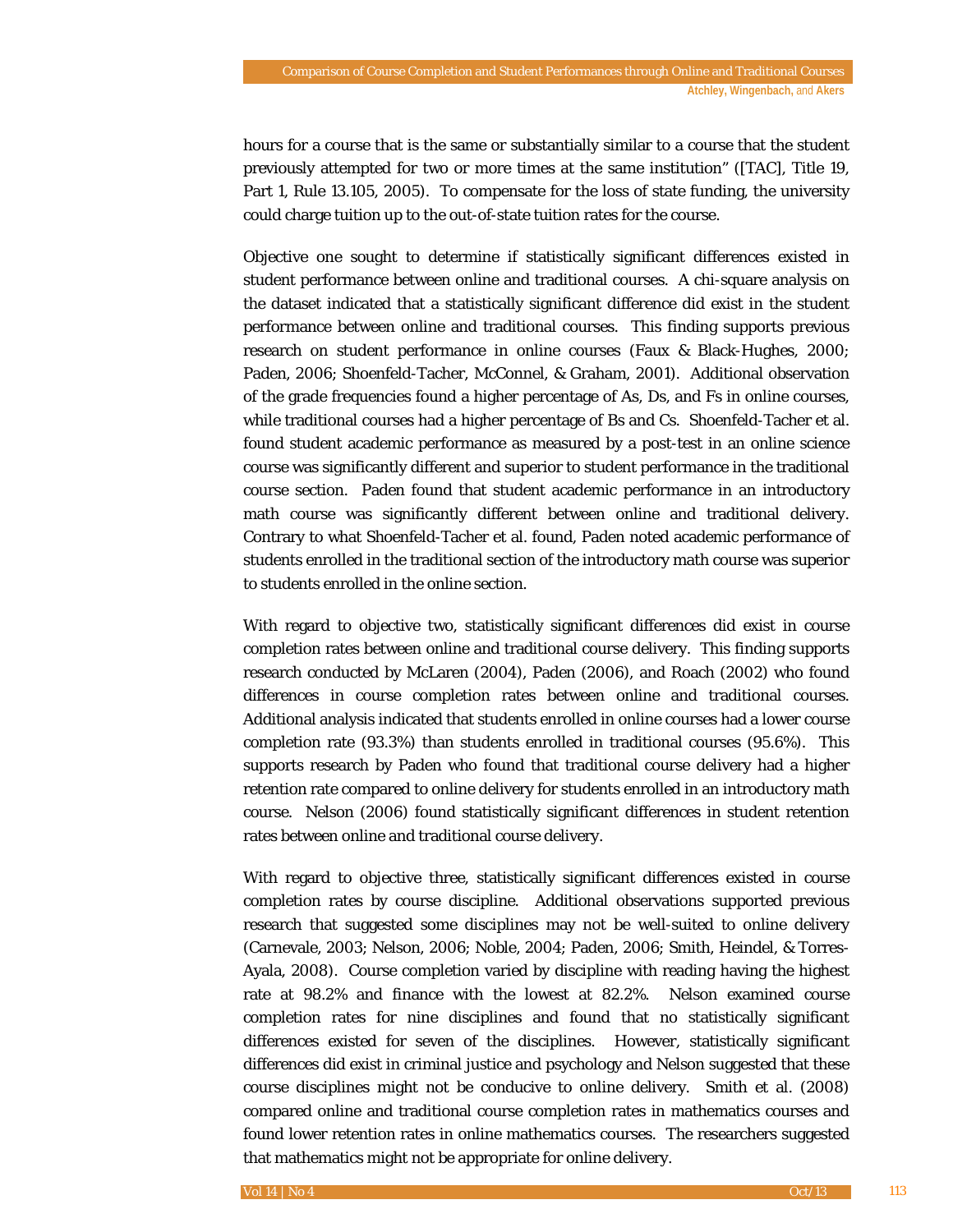The research was conducted using archival data from the host institution's student record system. No data was available on student perceptions of the courses or student aptitude with the technology used for course delivery. Additional student characteristics such as age, gender, ethnicity, classification, major, and experience with online course delivery were not evaluated as part of this research. What type of student is likely to succeed in online courses? Does experience with the technology lead to greater course completion and improved student performance in online courses? More research into student characteristics could help identify possible variables to predict student success in online courses.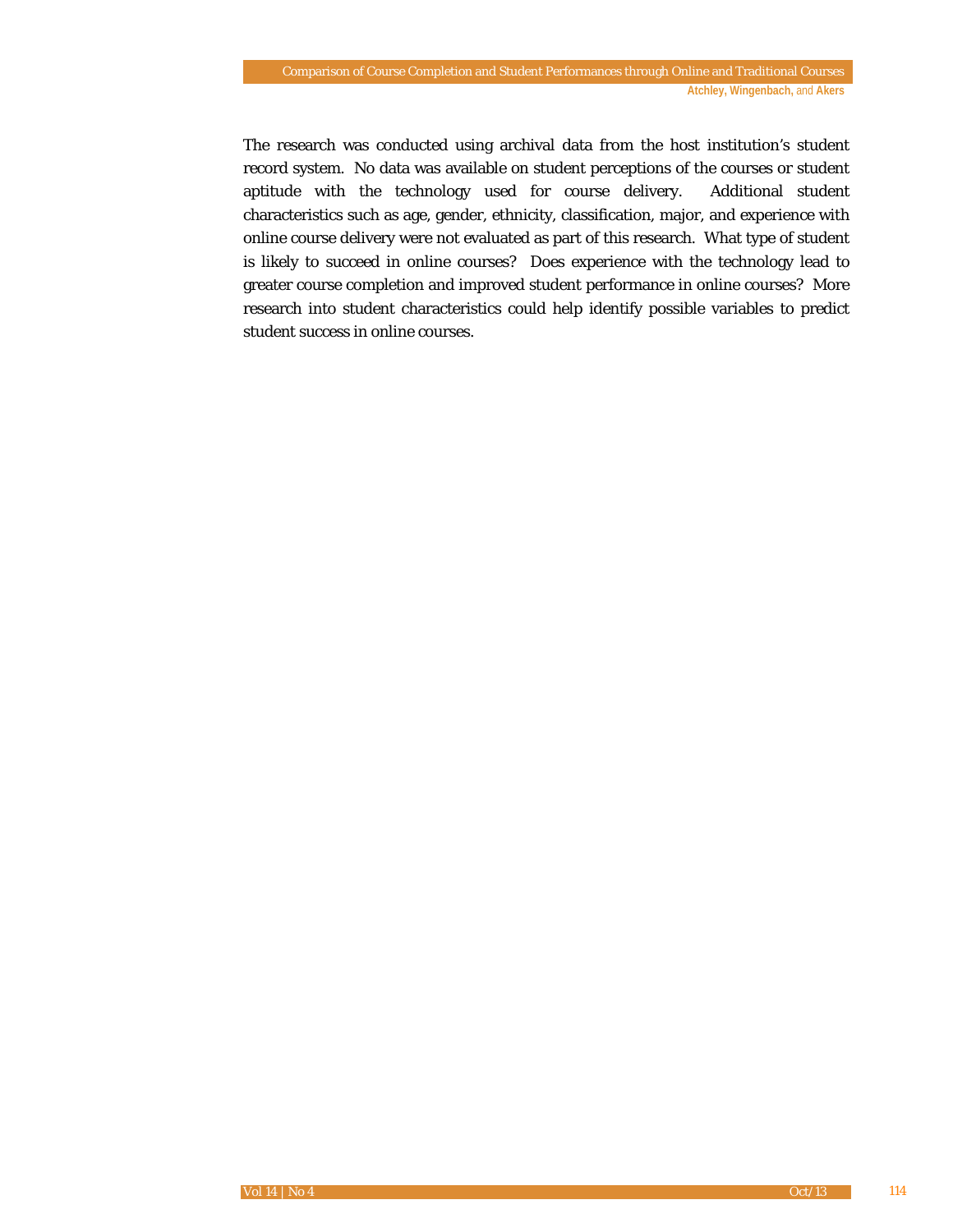#### References

- Allen, I. E., & Seaman, J. (2008). *Staying the course: Online education in the United States, 2008.* Needham, MA: The Sloan Consortium.
- Berger, J. B., & Lyon, S. C. (2005). Past to present a historical look at retention. In A. Seidman (Ed.), *College student retention formula for student success* (pp.1-29). Westport, CT: Prager.
- Brady, L. (2001). Fault lines in the terrain of distance education. *Computers and Composition, 18*(4), 347-358.
- Carnevale, D. (2003). The virtual lab experiment: Some colleges use computer simulations to expand science offerings online. *The Chronicle of Higher Education, 49*(21), A30.
- Carr, S. (2000). As distance education comes of age, the challenge is keeping the students. *Chronicle of Higher Education, 46*(23), A39-A41.
- Clark, R. (1994). Media will never influence learning. *Educational Technology Research and Development, 42*(2), 21-29.
- Faux, T. L., & Black-Hughes, C. (2000, July). A comparison of using the internet versus lectures to teach social work history. *Research on Social Work, 10*(4), 454-466.
- Fraenkel, J. R, & Wallen, N. E. (2006). *How to design and evaluate research in education* (6th ed.). New York, NY: McGraw-Hill.
- Gagne, M., & Shepherd, M. (2001, April). A comparison between a distance and a traditional graduate accounting class. *T.H.E. Journal.* Retrieved from [http://thejournal.com/Articles/2001/04/01/A-Comparison-Between-a-](http://thejournal.com/Articles/2001/04/01/A-Comparison-Between-a-Distance-and-a-Traditional-Graduate-Accounting-Class.aspx)[Distance-and-a-Traditional-Graduate-Accounting-Class.aspx](http://thejournal.com/Articles/2001/04/01/A-Comparison-Between-a-Distance-and-a-Traditional-Graduate-Accounting-Class.aspx)
- Harasim, L. (2000). Shift happens: Online education as a new paradigm in learning. *Internet and Higher Education, 3,* 41-61.
- McLaren, C. H. (2004, Spring). A comparison of student persistence and performance in online and classroom business statistics experiences. *Decision Sciences Journal of Innovative Education, 2*(1), 1-10.
- Nelson, P. F. (2006). Student retention in online education at the community college. Retrieved from ProQuest. (UMI 3222374)
- Noble, J. V. (2004). For science and math, skip the online course. *Communications of the Association for Computing Machinery, 47*(10), 12-13.